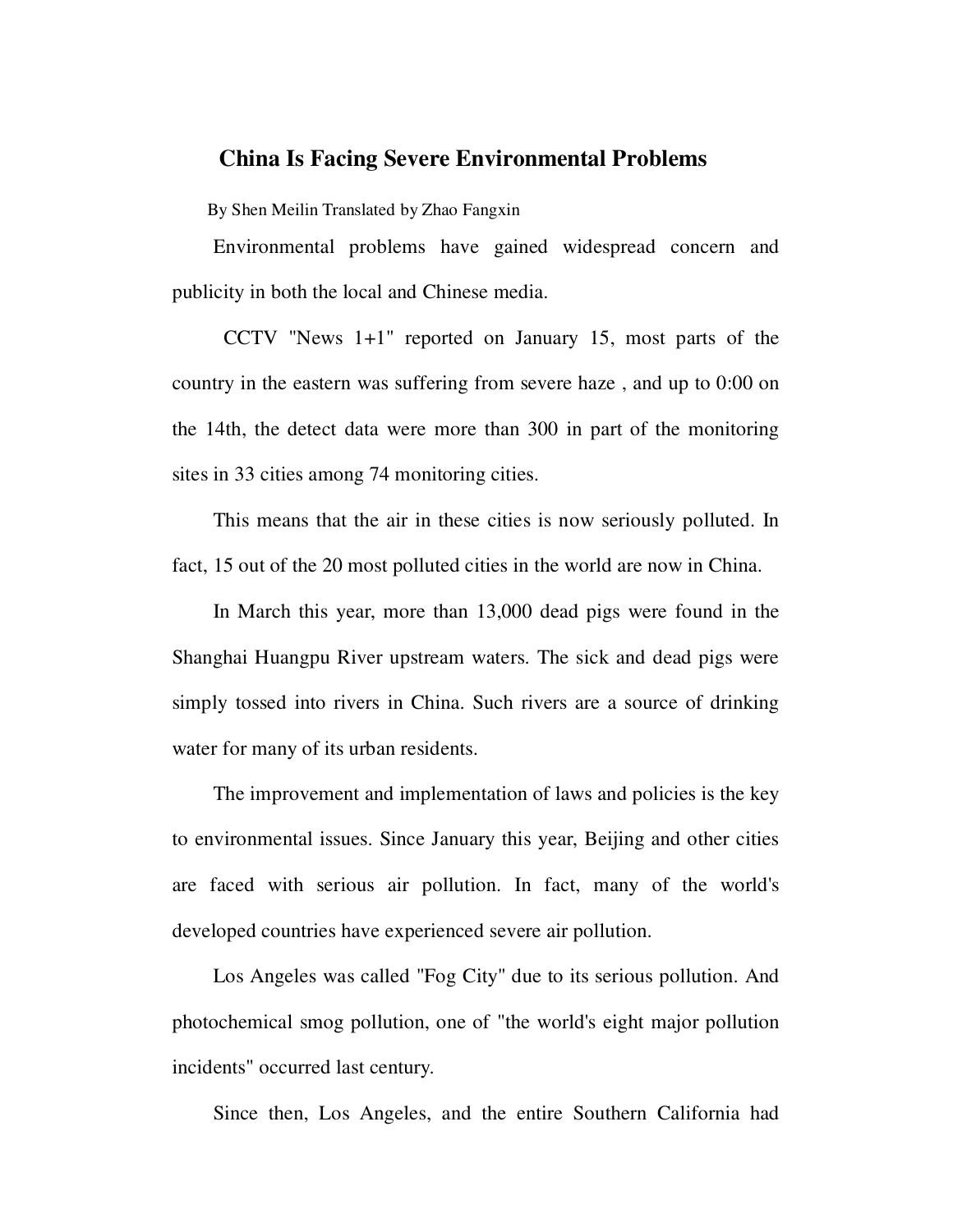devoted to air treatment for nearly 70 years. Today, the PM2.5 of Los Angeles is 35 micrograms per day on average, which is quite low.

When interviewed with the Beijing News reporter on  $6<sup>th</sup>$  February this year, the deputy director of Southern California Air Quality Management District said that the control of air pollution is not only legislation, but more importantly, the continuous improvement solutions for specific issues, monitoring and implementation of programmes.

Singapore has one of the highest population densities in the world and yet it is common to see blue skies practically everyday and its PM is always below 50. The number of cars per capita in Singspore is probably the same as Beijing.

Seen from other countries' experience in environmental governance, environmental problems were not insurmountable. Environmental problems can be solved through the establishment of rational laws and policies and effective implement solutions. Current laws relating to environmental protection in China are, Environmental Protection Law of the People's Republic of China, Marine Environmental Protection Law of the People's Republic of China, Water Pollution Prevention Law of the People's Republic of China and the People's Republic of China Atmospheric Pollution Prevention Act, as well as some policies and regulations. However, there are still many defects in relevant laws and regulations about liability system. Such as some of the provisions only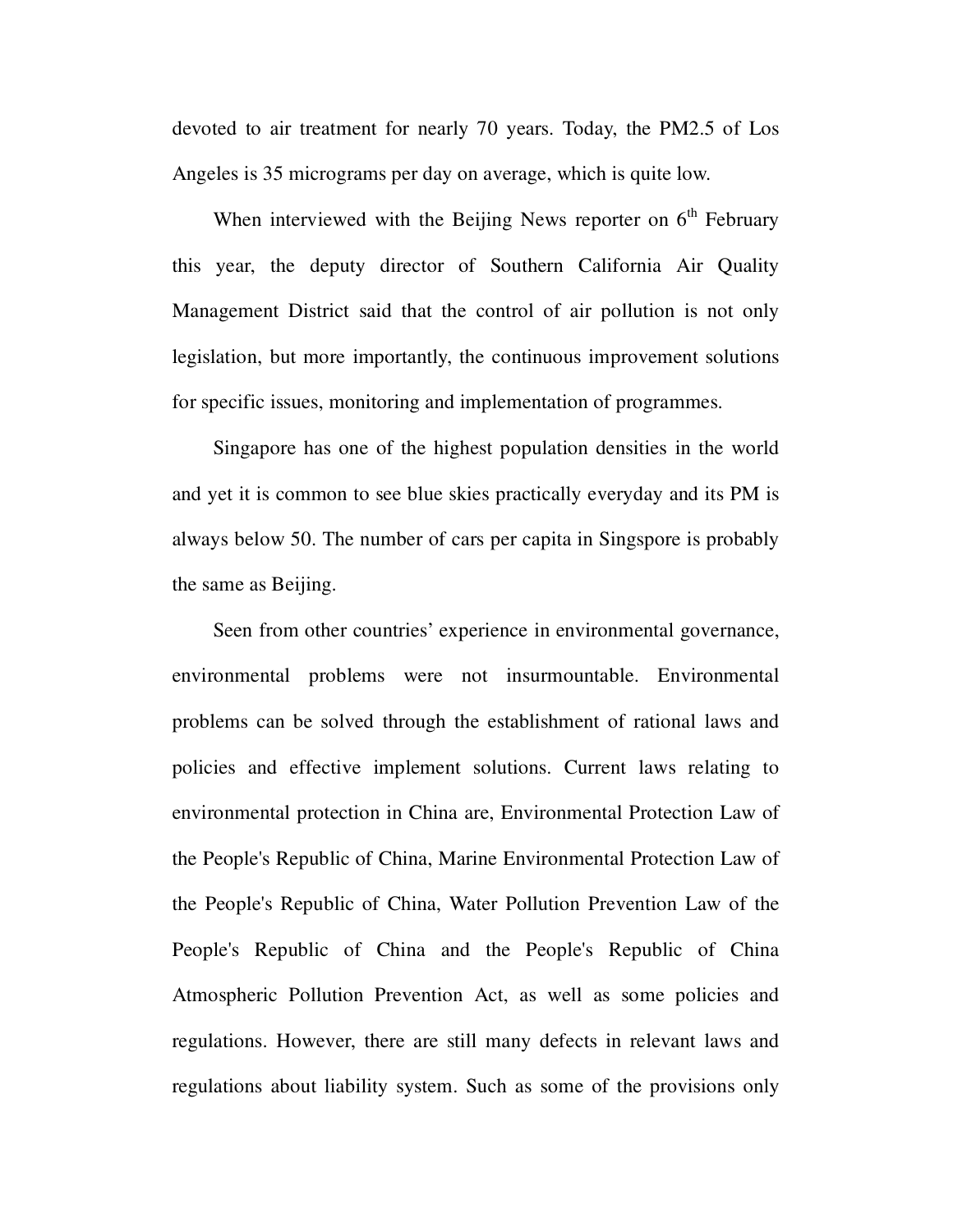prohibit a polluting behavior but leave out the responsibility of the violation of the provisions, which lead to the difficulty in implementation of the regulations and policies.

Therefore, China should learn from other countries' successful experience in environmental governance, perfect environmental protection laws and regulations, develop solutions and implement policies and regulations effectively. Systematic and long-term efforts are needed in solving environmental problems.

 When talking about the issue of environmental pollution at the press conference on March 17 , Prime Minister Li Keqiang pointed out that , "First, we can no longer owe the new account, including raising the threshold of environmental protection. Second, we should pay the old debts quickly, including the elimination of backward production capacity, etc. The government should enforce the law with an iron hand and apportion blame with a poker face. "

At the same time, public information, public scrutiny and participation are also essential for the solution of environmental problems. Premier Li Keqiang said, "no matter the status of pollution, or food issues, or the effects of governance and disposal , should be open and transparent, so that the public, the media can supervise fully and effectively. This is also the formation of a Forced Mechanism to harden the responsibility of corporations and the government. It can also enhance people's own